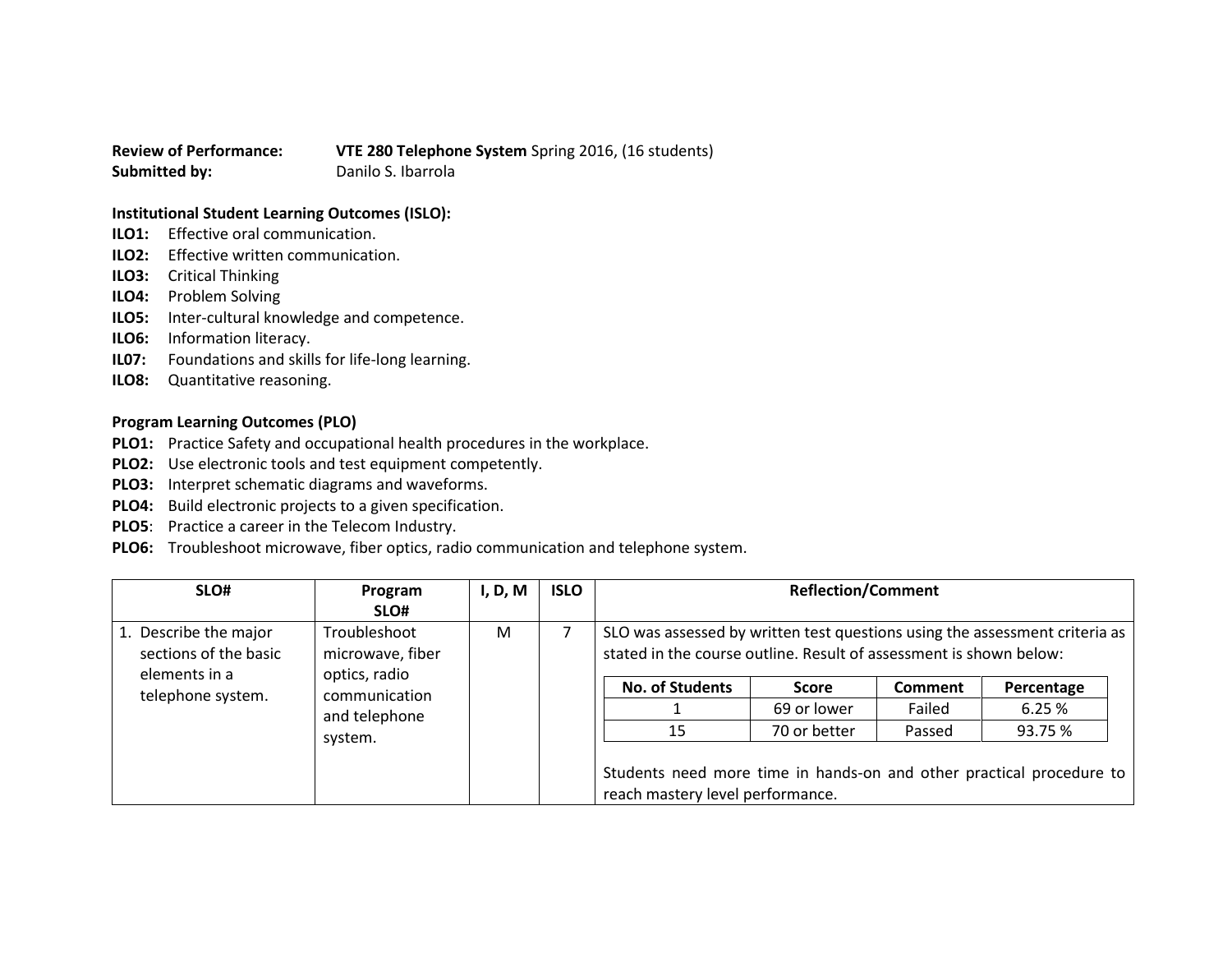| 2. Describe the telephone<br>system used in the U.S<br>and the F.S.M.                                    | Troubleshoot<br>microwave, fiber<br>optics, radio<br>communication<br>and telephone | M | $\overline{7}$ | SLO was assessed by written test questions using the assessment criteria as<br>stated in the course outline. Result of assessment is shown below:                                    |                        |                |                |            |
|----------------------------------------------------------------------------------------------------------|-------------------------------------------------------------------------------------|---|----------------|--------------------------------------------------------------------------------------------------------------------------------------------------------------------------------------|------------------------|----------------|----------------|------------|
|                                                                                                          | system.                                                                             |   |                | <b>No. of Students</b>                                                                                                                                                               | <b>Score</b>           | <b>Comment</b> | Percentage     |            |
|                                                                                                          |                                                                                     |   |                | 3                                                                                                                                                                                    | 69 or lower            | Failed         | 18.75%         |            |
|                                                                                                          |                                                                                     |   |                | 13                                                                                                                                                                                   | 70 or better           | Passed         | 81.25%         |            |
|                                                                                                          |                                                                                     |   |                | Students need more time in hands-on and other practical procedure to<br>reach mastery level performance.                                                                             |                        |                |                |            |
| 3. Describe and<br>troubleshoot the<br>operations of the<br>mechanical and<br>electronic telephone       | Troubleshoot<br>microwave, fiber<br>optics, radio<br>communication<br>and telephone | M | $\overline{7}$ | SLO was assessed using hands-on troubleshooting and written test<br>questions using the assessment criteria as stated in the course outline.<br>Result of assessment is shown below: |                        |                |                |            |
| sets.                                                                                                    | system.                                                                             |   |                |                                                                                                                                                                                      | <b>No. of Students</b> | <b>Score</b>   | <b>Comment</b> | Percentage |
|                                                                                                          |                                                                                     |   |                | 4                                                                                                                                                                                    | 69 or lower            | Failed         | 25 %           |            |
|                                                                                                          |                                                                                     |   |                | 12                                                                                                                                                                                   | 70 or better           | Passed         | 75 %           |            |
|                                                                                                          |                                                                                     |   |                | Students need more time in hands-on and other practical procedure to<br>reach mastery level performance.                                                                             |                        |                |                |            |
| 4. Describe and<br>demonstrate the two<br>methods of signal<br>processing and the<br>types of connection | Troubleshoot<br>microwave, fiber<br>optics, radio<br>communication<br>and telephone | M | $\overline{7}$ | SLO was assessed using hands-on troubleshooting and written test<br>questions using the assessment criteria as stated in the course outline.<br>Result of assessment is shown below: |                        |                |                |            |
| links that are commonly                                                                                  | system.                                                                             |   |                | <b>No. of Students</b>                                                                                                                                                               | <b>Score</b>           | <b>Comment</b> | Percentage     |            |
| used in today's                                                                                          |                                                                                     |   |                | $\mathbf{0}$                                                                                                                                                                         | 69 or lower            | Failed         | 0%             |            |
| telephone system.                                                                                        |                                                                                     |   |                | 16                                                                                                                                                                                   | 70 or better           | Passed         | 100 %          |            |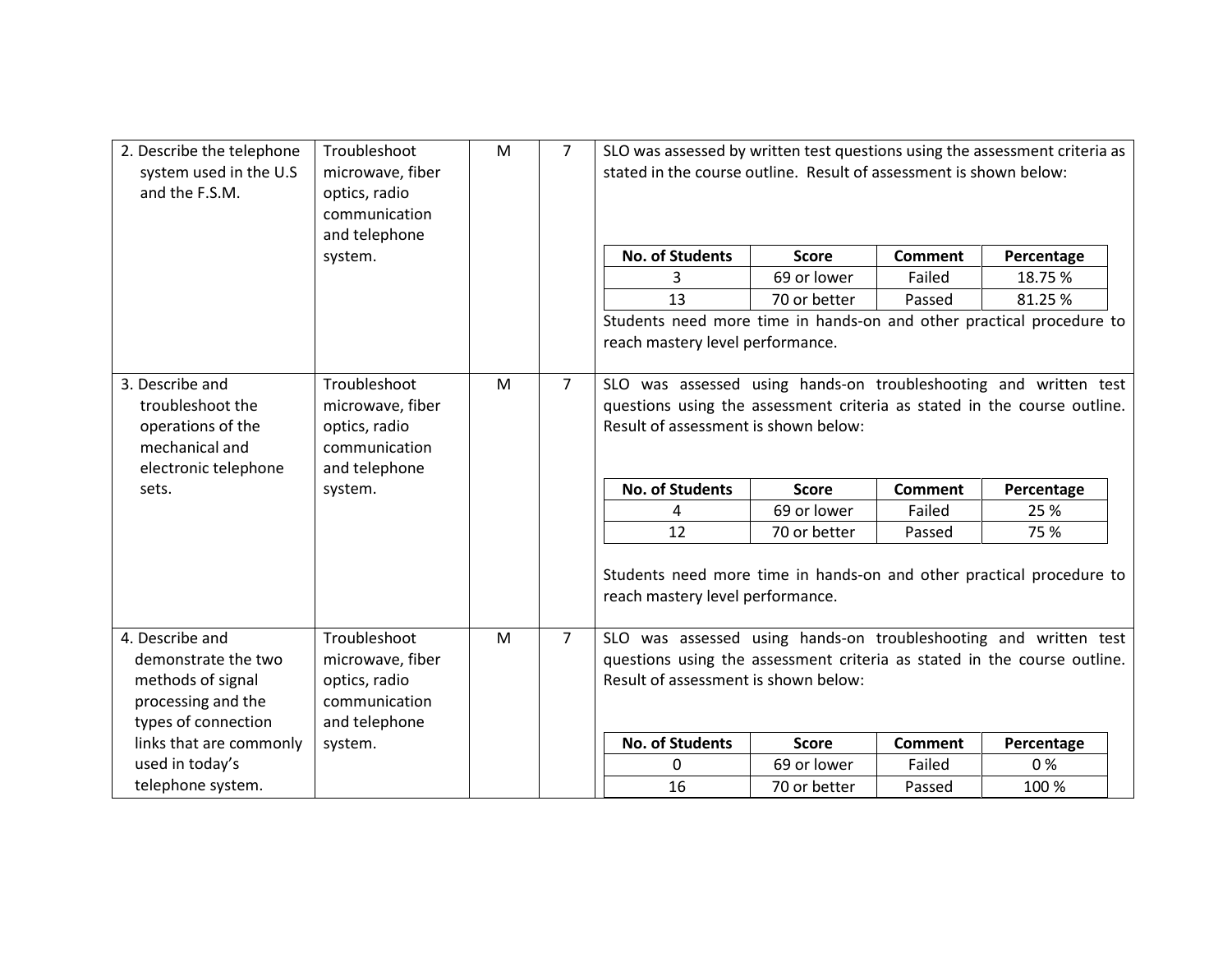|                                                                                      |                                                                                     |   | Students need more time in hands-on and other practical procedure to<br>reach mastery level performance.                                                                             |              |                |            |
|--------------------------------------------------------------------------------------|-------------------------------------------------------------------------------------|---|--------------------------------------------------------------------------------------------------------------------------------------------------------------------------------------|--------------|----------------|------------|
| 5. Describe cellular<br>telephone from a<br>theoretical and<br>hardware perspective. | Troubleshoot<br>microwave, fiber<br>optics, radio<br>communication<br>and telephone | M | SLO was assessed using hands-on troubleshooting and written test<br>questions using the assessment criteria as stated in the course outline.<br>Result of assessment is shown below: |              |                |            |
|                                                                                      | system.                                                                             |   | <b>No. of Students</b>                                                                                                                                                               | Score        | <b>Comment</b> | Percentage |
|                                                                                      |                                                                                     |   | <sup>n</sup>                                                                                                                                                                         | 69 or lower  | Failed         | 0 %        |
|                                                                                      |                                                                                     |   | 16                                                                                                                                                                                   | 70 or better | Passed         | 100 %      |
|                                                                                      |                                                                                     |   | Students need more time in hands-on and other practical procedure to<br>reach mastery level performance.                                                                             |              |                |            |

**Special comments:** 16 out of 16 or 100% of the students got a grade of C and higher.

**Summary of Grades:**

| A+   | Ξ | 0 |
|------|---|---|
| Α    | Ξ | 0 |
| А-   | Ξ | 4 |
| B+   | Ξ | 6 |
| B    | Ξ | 1 |
| B-   | Ξ | 2 |
| C+   | Ξ | 3 |
| C    | Ξ | 0 |
| $C-$ | Ξ | 0 |
| F    | Ξ | 0 |